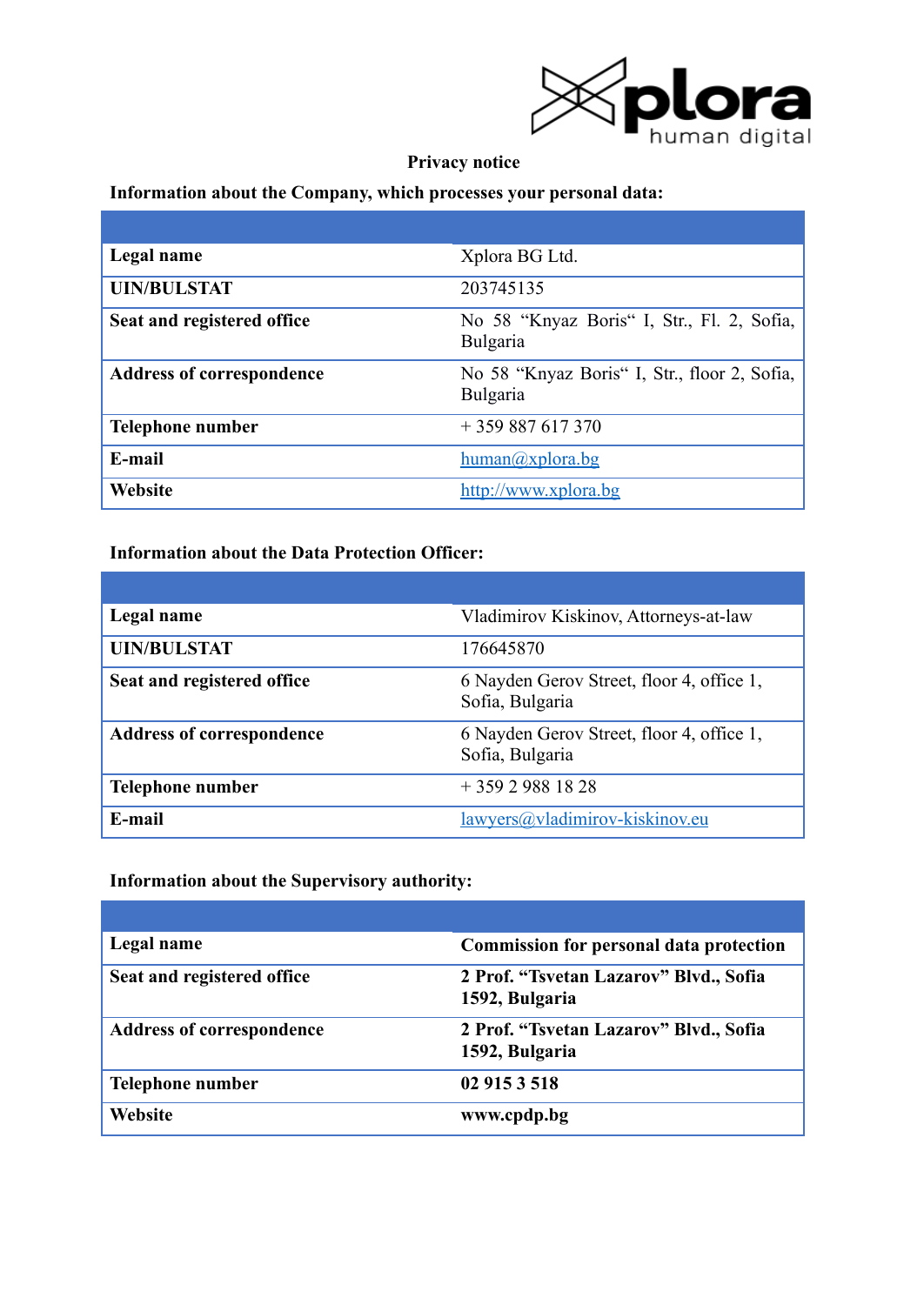

"Xplora BG" Ltd. (hereinafter referred to as "Data Controller" or "Xplora BG") carries out its activity in accordance with the Law on personal data protection and Regulation (EU) 2016/679 of the European Parliament and the Council of 27 April 2016 on the protection of natural persons with regard to the processing of personal data and on the free movement of such data. This information is meant to provide you with all aspects of the processing of your personal data by the Company and the rights you have in relation with this processing.

### **The basis for the collection, processing and storage of your personal data**

**Art. 1.** "Xplora BG" collects and processes your personal data in connection with the use of the website <https://xplora.bg/> for the conclusion and for the performance of a contract with the Company under Art. 6, para. 1 and Art. 9, para. 2 Regulation (EU) 2016/679, and in particular under the following:

- Taking steps on your request for concluding a contract, if you are a job candidate
- Performance of a contract or taking steps for concluding a contract with trading partner/client.
- Processing is necessary for compliance with a legal obligation to which the Company is subject;
- Processing is necessary for the purposes of the legitimate interests pursued by the Company or by a third party.
- Obtained explicit consent from you when signing up for receiving a newsletter on the registration form on the website <http://www.xplora.bg> ;

# **Objectives and principles in the course of collection, processing and storage of your personal data**

**Art. 2. (1)** We collect and process the personal data which you provide us in relation to the use of the website <https://xplora.bg/> and concluding a contract with the company, including the following purposes:

- using the website  $\frac{https://xplora.bg/}{$  $\frac{https://xplora.bg/}{$  $\frac{https://xplora.bg/}{$ ;
- individualization of a party to the contract;
- accounting purposes;
- statistical purposes;
- protection of information security;
- ensuring the performance of the contract for the provision of the respective service;
- sending newsletters if you have indicated you wish to receive such;
- communication and answering to inquiries;
- organizing games, raffles, campaigns and other events.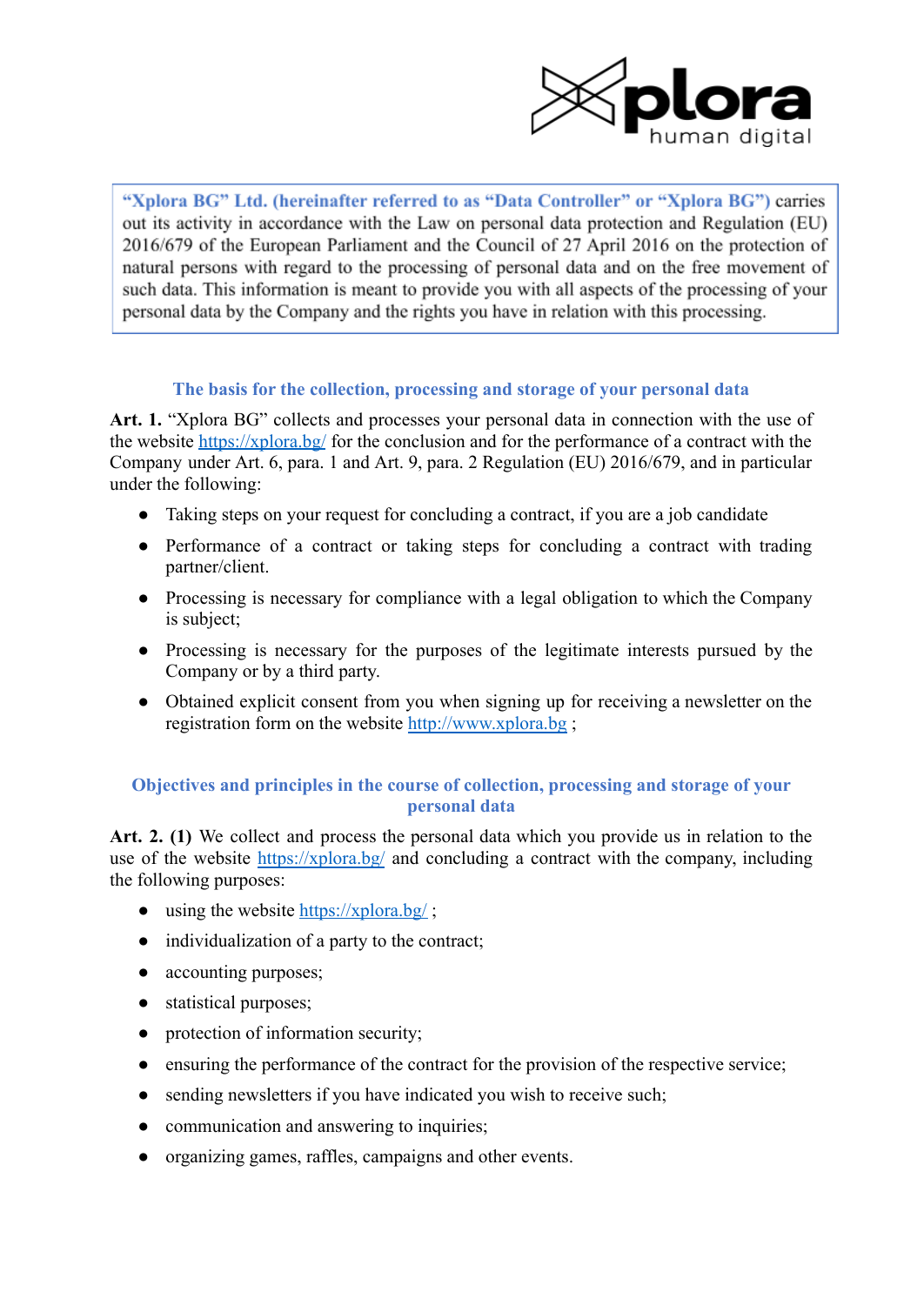

**(2)** The Company adheres to the following Principles in the course of processing of your personal data:

- lawfulness, fairness and transparency;
- purpose limitation of the processing personal data;
- proportionality with the processing purposes and data minimisation;
- accuracy and relevance of the data;
- storage limitation in accordance with purpose achievement;
- integrity and confidentiality of the processing and ensuring an adequate level of security of the personal data.

**(3)** In the course of processing and storage of personal data, the Controller is entitled to process and store the personal data for the purposes of performing its legal obligations and protecting the following legitimate interests:

- to perform its obligations towards state and municipal bodies and perform its obligations under the applicable legislation and regulations;
- protection against claims against the Company.

# **What type of data do we collect, process and store**

**Art. 3.** The Company carries out the following operations with the personal data you provide for the following purposes:

- **Conclusion and performance of an employment or a civil contract -** the purpose of this operation is to conduct a selection for the appointment of employees or persons on a civil contract, the conclusion of the contract and its administration and implementation by the company.
- **Conclusion and performance of a commercial transaction or contract with a client or partner -** the purpose of this operation is the conclusion and execution of a contract with a commercial partner or client and its administration. In some cases, the purpose of the operation may be the protection of the legitimate interests of the company in the course of performing the contract. Due to the limited scope of the collected personal data and the fact that some of the personal data is collected from publicly available sources, an impact assessment is not necessary for this operation.

In its relations with its clients, the Company processes personal data in its capacity of data processor for the personal data, which is assigned to the Company for processing by clients. This also applies in the case of carrying on campaigns, landing pages, marketing activities, games, websites, Facebook groups and pages and others. In this case, the Company takes preliminary steps to ensure that your personal data is processed lawfully and in accordance with GDPR requirements and follows the explicit instructions of the client (data controller) in the course of processing. After the completion of the respective activity, the Company transmits the data to the client (the data controller) and deletes the personal data from its database.

● **Sending newsletters –** The purpose of this operation is administration of the process of sending newsletters to the persons who have stated that they wish to receive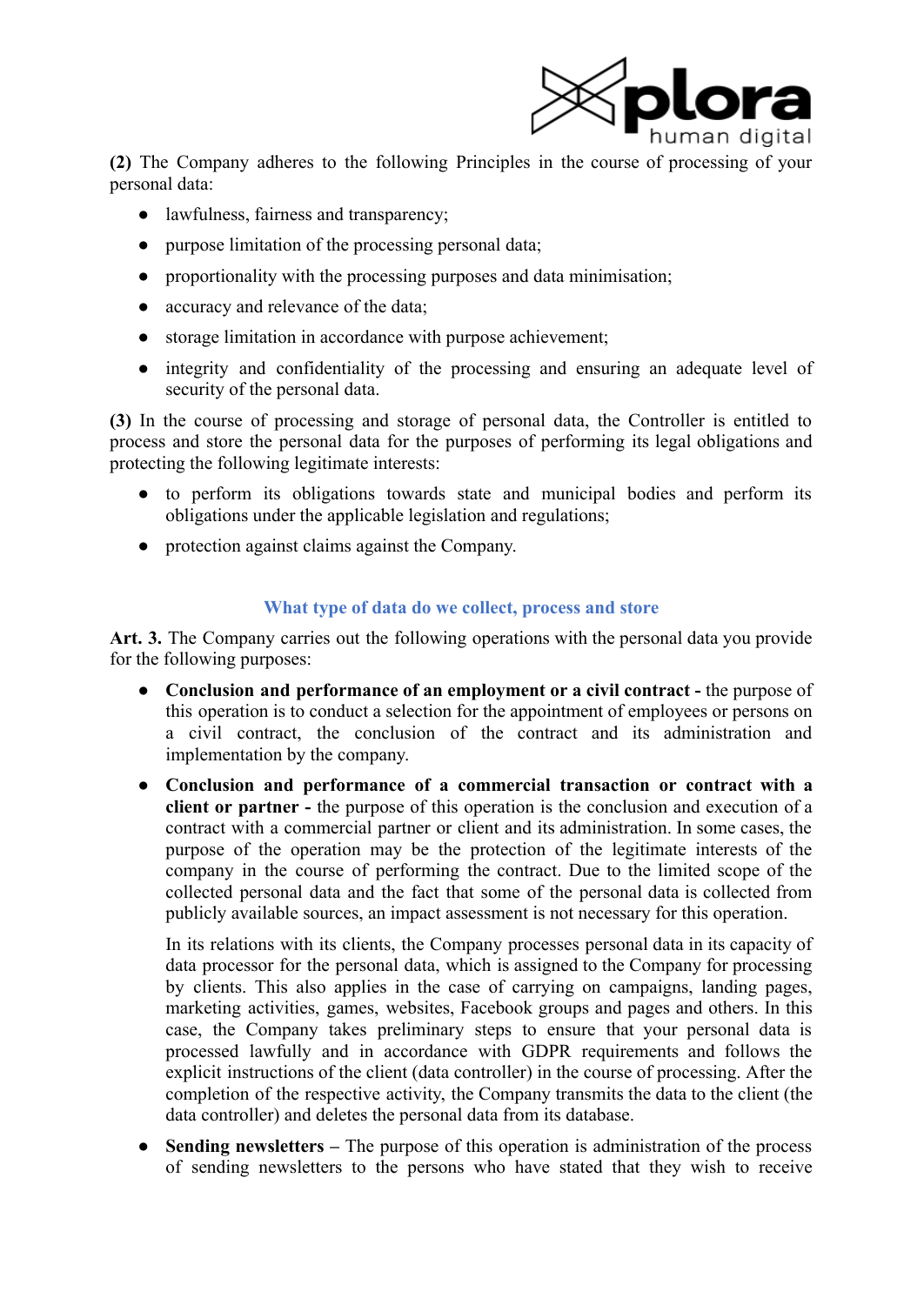

newsletters. Due to the limited amount of data which is collected, carrying out an impact assessment for this operation is not necessary.

- **Organizing and holding an event -** the purpose of this operation is communication with participant by email for the purpose of receiving information about the event, identifying the data subject as a participant in the event; providing an opportunity to participate in the event; making an inquiry by the individual in connection with the event and providing feedback to him on this occasion; Obtaining results from a training, survey or exam conducted at the event; Due to the limited scope of the personal data collected and the small number of individuals whose personal data are collected at the moment, it is not necessary to carry out an impact assessment of the operation.
- **Processing of inquiries sent through the forms on the website** http://www.xplora.bg - the purpose of this operation is to identify the data subject as an inquirer and sending a response to an inquiry or offer. Due to the limited scope of the personal data collected, it is not necessary to carry out an impact assessment of the operation.

**Art. 4. (1)** The Data Controller processes the following categories personal data and information for the following purposes and on the following grounds:

- **Personal data of candidates for job/internships: (**for the selection of job candidates we process names, telephone number, email address, social media profile and personal data that you have sent us in your CV and cover letter);
	- ✔ **Purpose for which the data is collected:** 1) Individualization of the candidate; 2) Communication with the candidate 3) Selection of candidates.
	- ✔ **Grounds for processing your personal data -** processing is necessary for the performance of a contract to which the data subject is party or in order to take steps at the request of the data subject prior to entering into a contract - Art. 6, para. 1, letter (b) GDPR.
- **Personal data for concluding a contract with a partner / client - legal entity:** (names of the legal representatives of legal entities and names and personal identification number of proxies of legal entities)
	- ✔ **Purpose for which the data is collected:** 1) Identification of the natural person as a legal representative of a legal entity or trader for the purposes of concluding and performing a contract and drawing up tax and accounting documents and 2) Identifying the proxy in order to certify his representative power.
	- ✔ **Grounds for processing your personal data** processing is necessary for the performance of a contract to which the data subject is party or in order to take steps at the request of the data subject prior to entering into a contract - Art. 6, para. 1, letter (b) GDPR.
- **Data for concluding a contract with a partner / client - natural person: (**names, personal identification number, address, telephone number, e-mail address)
	- ✔ **Purpose for which the data is collected:** 1) Identification of the person as a partner / client, 2) Communication and 3) Execution of the contract.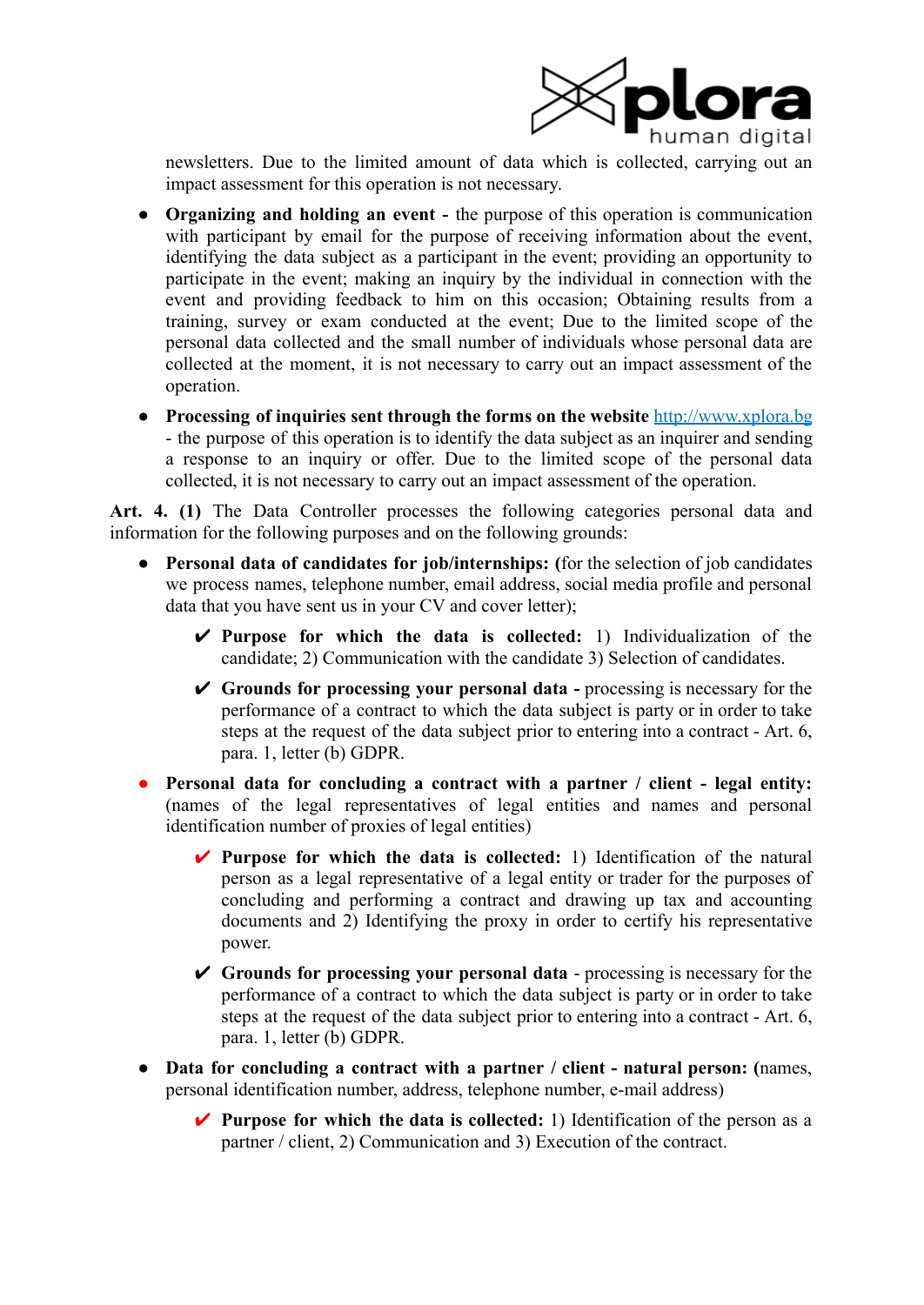

- ✔ **Grounds for processing your personal data -** processing is necessary for the performance of a contract to which the data subject is party or in order to take steps at the request of the data subject prior to entering into a contract - Art. 6, para. 1, letter (b) GDPR.
- **Personal data for sending a response to an inquiry sent through the forms on the company's website:** (names, e-mail address)
	- ✔ **Purpose for which the data is collected:** 1) Identification of the inquirer and 2) Making contact with the inquirer through the forms on the website and sending a response to the inquiry.
	- ✔ **Grounds for processing your personal data** Your personal data for making inquiries for digital marketing services and other inquiries are processed on the basis of taking steps to conclude a contract or to perform a contract - Art. 6, para. 1, letter (b) GDPR, as well as for the purposes of the legitimate interests of the Data Collector - Art. 6, para. 1, p. (f) the GDPR, namely contacting the inquirer.
- **Details for receiving the newsletter** (email address, names)
	- ✔ **Purpose for which the data is collected:** Sending a newsletter;
	- ✔ **Legal ground for processing of your data –** The Data Controller processes your data on the ground of given explicit consent - Art. 6, para. 1, letter (a) GDPR.
- **Data of participants in events organized by the Data Collector** (names, email address)
	- ✔ **Purpose for which the data is collected -** 1) Making contact with the person and sending information to him and 2) For the purposes of registration for participation in events.
	- ✔ **Grounds for processing your personal data** Your data for registration in an event are processed on the basis of a legitimate interest of the controller or a third party - Art. 6, para. 1, letter (f) the GDPR, namely for holding the event.
- **IP address data** Improving service security and interface localization, statistical and marketing research;
	- ✔ **Purpose for which the data is collected:** The company processes personal data for IP address of an individual, visitor of the website, for the purpose of improving the security of the service and identification of the user as a person using the services from Bulgaria or another country.
	- ✔ **Grounds for data processing:** The IP address is collected without it being possible to identify a specific individual, ie. the data is collected in an anonymized form on the ground of realization of the legitimate interests of the Data Collector - art. 6, para. 1, letter (f) of the GDPR.
	- ✔ *The collection of this data is necessary for the technical functioning of the site.*

**(2)** The Data Controller does not collect or process personal data related to the following:

• revealing racial or ethnic origin;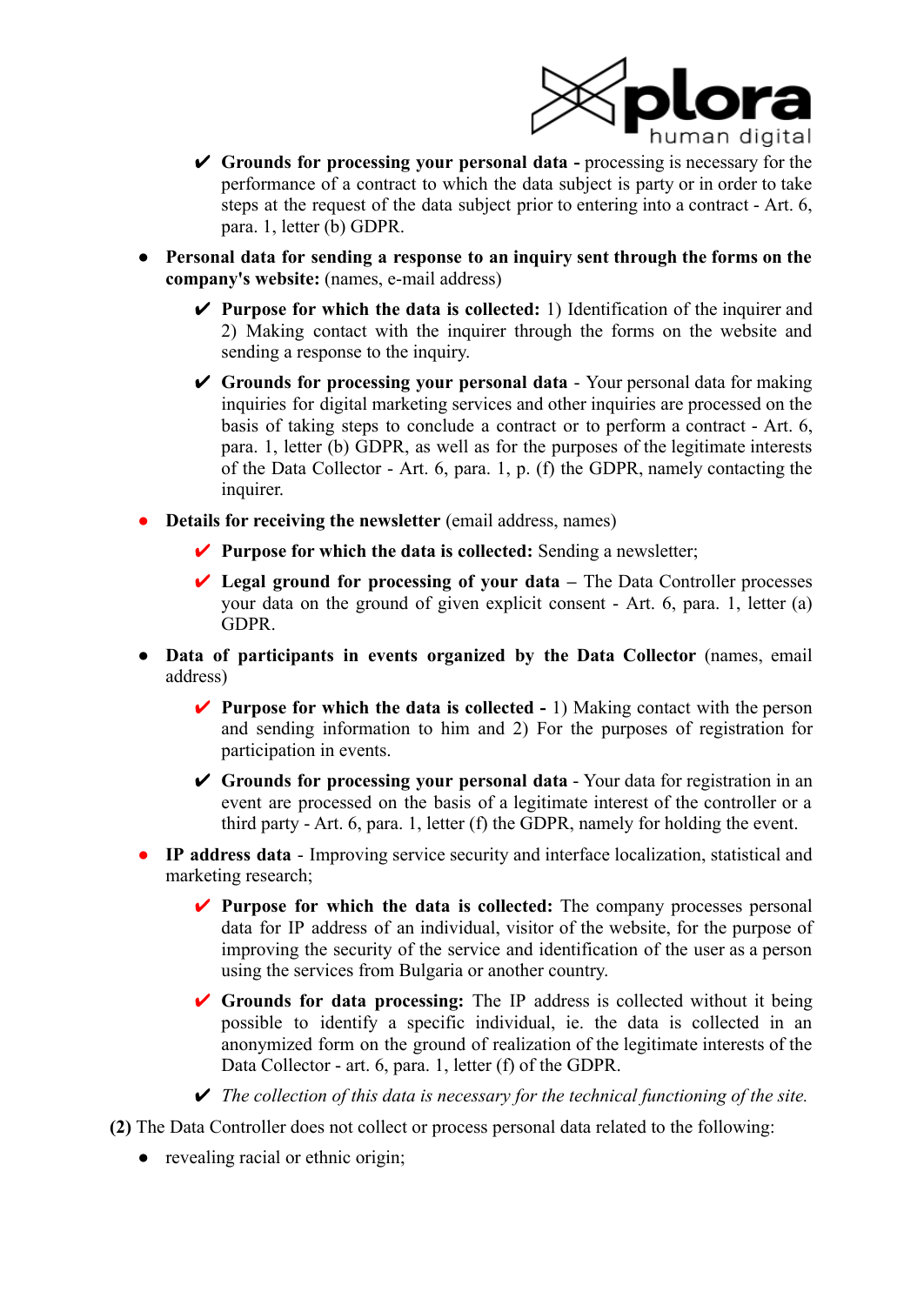

- disclosing political, religious or philosophical beliefs, or trade union membership;
- genetic and biometric data, health data or data on sexual life or sexual orientation.

**(3)** Personal data is collected by the Data Collector from the persons to whom it relates.

**(4)** The Company does not perform automated data decision making.

**(5)** The company does not collect and process data for persons under 14 years of age, except with the express consent of their parents or legal representatives.

# **Duration of personal data storage**

**Art. 5. (1)** "Xplora BG" stores your personal data as a candidate for job/internship for period no longer than 6 months from the moment of completion of recruitment and selection procedures of employees / interns. After the expiration of the term, "Xplora BG" makes all reasonable efforts to delete and destroy all of your personal data without undue delay or to make them anonymize (ie to make them in a form that does not reveal your identity), unless you give your explicit consent your personal data to continue to be stored and processed in the future.

**(2)** In case that the unapproved candidate for job/internship has provided original or notarized copies of documents certifying physical and mental fitness, qualification degree, professional experience or other circumstance, the Company returns these documents to the candidate within 6 months from the end of the selection.

**(3)** The personal data of the partners and clients is stored for a period of 5 years from the date of the termination of the contract or for longer period in case of legal proceedings or administrative disputes for the purpose of protection of the legitimate interest of the company. The accounting and tax documents are stored for the respective statutory term - up to 11 years.

**(4)** The Data Controller processes your personal data provided on the legal ground of consent, until the explicit withdrawal of this consent.

**(5)** The Company stores the personal data of persons who have made an inquiry through the form of the Company's website, until the explicit withdrawal of the consent given by the individual or 1 year from the last communication with the requester.

**(6)** The data of the participants in the events are stored until the explicit withdrawal of the consent by the individual or until the end of the event.

**(7)** The Data Controller informs you in case that the period for the storage of personal data is necessary to be extended in regard to performing legal obligation or in regard to legitimate interests of the Company or other.

**(8)** The Data Controller stores the personal data that it is necessary to keep under the applicable law for the relevant period.

# **Transmission of your personal data for processing**

**Art. 6. (1)** The Data Controller is allowed on its own discretion to transmit part or all of your personal data to personal data processors for performing the purposes of processing which you have agreed, in compliance with the requirements of Regulation (EU) 2016/679 (GDPR).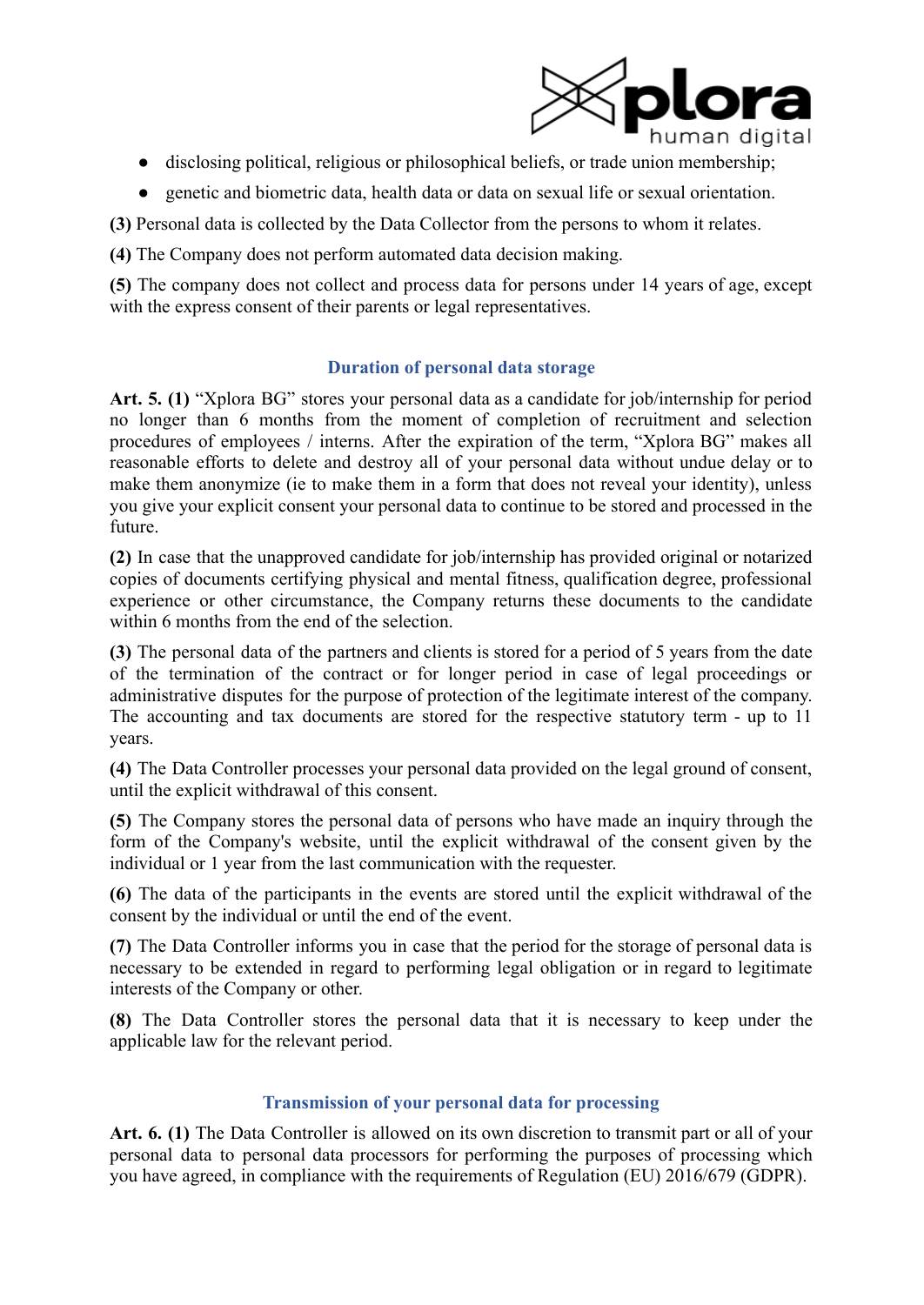

**(2)** The Data Controller informs you in case of intention to transmit part or all of your personal data to third countries or international organizations.

### **Your rights in the course of collection, processing and storage of your personal data**

#### **Withdrawal of consent for the processing of your personal data**

**Art. 7. (1)** If you do not wish all or part of your personal data, which are processed on the ground of given consent to continue to be processed by "Xplora BG" for specific or all purposes of processing, you may at any time withdraw your consent to processing by sending request in free text to us or through functionality provided by us in Appendix № 1.

**(2)** The Data Controller could request you to certify your identity with the data subject by requesting from you to present identification document on-the-spot.

**(3)** Withdrawal of consent does not affect the validity of the processing of personal data provided by you until the withdrawal of consent.

**(4) "Xplora BG"** may continue to process some or all of your data if there is a legal obligation to do so or for the purpose of protecting its legitimate interests.

**(5)** With regard to the legal representatives and natural persons-partners or clients under a contract with the company, para. 4 will apply.

#### **Right of access**

**Art. 8. (1)** You have the right to request and receive confirmation from the Data Controller whether personal data related to you are processed.

**(2)** You have the right to access data related to you, as well as information related to the collection, processing and storage of your personal data.

**(3)** The Data Controller provides you with a copy of the processed personal data related to you, in electronic or other appropriate form, upon request.

**(4)** Providing access to data is free of charge, but the Data Controller reserves the right to impose an administrative fee in case of repetitive or excessive requests.

#### **Right to correct or complete**

**Art. 9.** You have the right to demand the Data Controller:

- to rectify inaccurate or incomplete information concerning you directly;
- to complete inaccurate or incomplete information concerning you directly.

#### **Right to erasure ("Right to be forgotten")**

**Art. 10. (1)** You have the right to request the Data Controller to erase all or part of your personal data, and the Data Controller has the obligation to erase such data without undue delay, when one of the following grounds applies: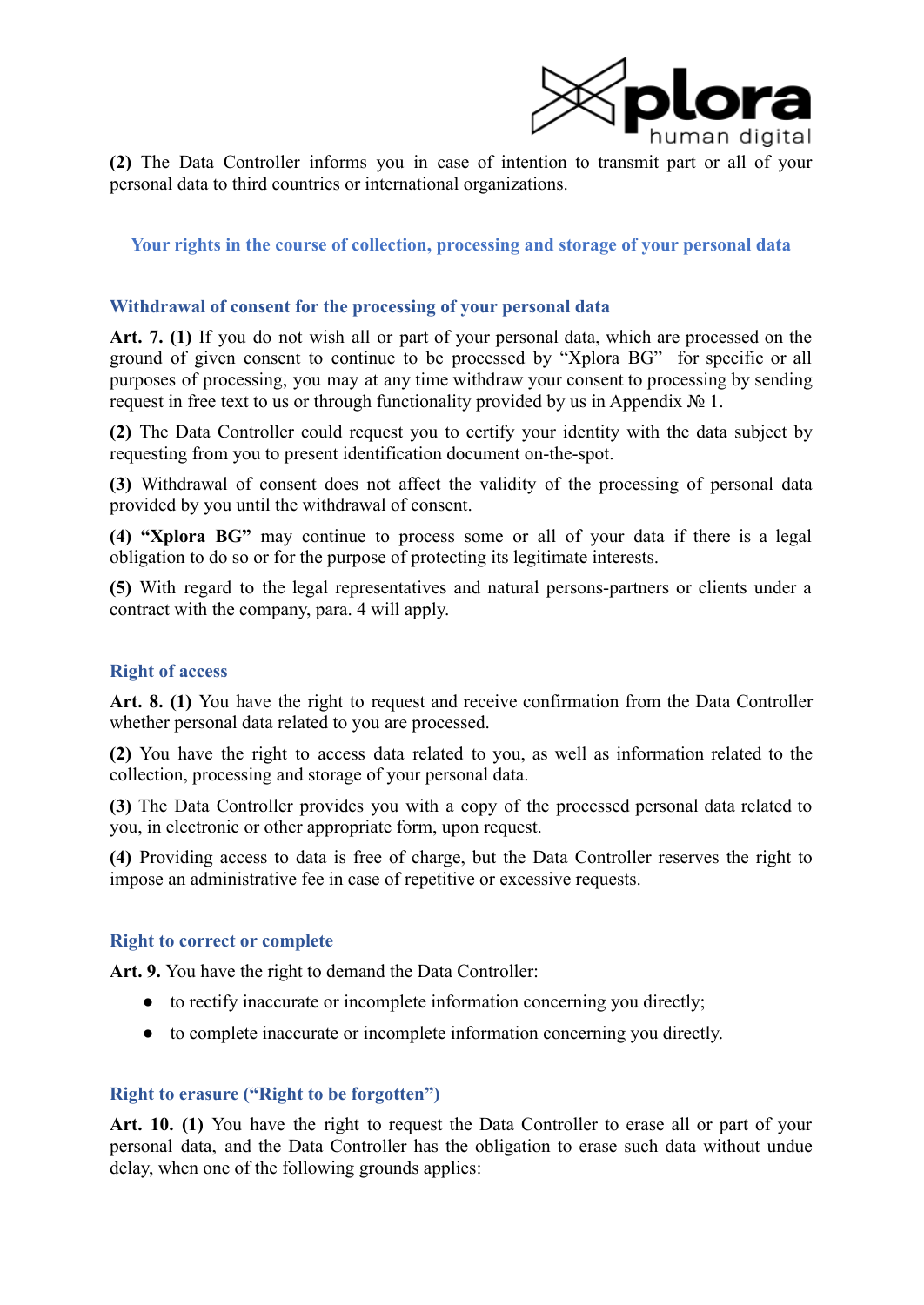

- The personal data are no longer necessary in relation to the purposes for which they were collected or otherwise processed;
- You have withdrawn your consent on which the processing is based and where there is no other ground for processing;
- You have objected to the processing of personal data, relating to you, including for the purposes of the direct marketing, and there are no legal grounds for the processing, which have advantage;
- The personal data have been unlawfully processed;
- Personal data have to be erased for compliance with a legal obligation in Union or Member State law to which the controller is subject
- The personal data have been collected in relation to the offer of information society services.

**(2)** The Data Controller is not obliged to erase the personal data, if he collects and process them:

- For exercising the right of freedom of speech and the right of information;
- For compliance with a legal obligation which requires processing by Union or Member State law to which the controller is subject or for the performance of a task carried out in the public interest or in the exercise of official authority vested in the controller;
- For reasons of public interest in the area of public health;
- For archiving purposes in the public interest, scientific or historical research purposes or statistical purposes;
- For the establishment, exercise or protection against legal claims.

**(3)** In case of an exercised right "to be forgotten", the Company shall erase all your personal data, except for:

- Information which is necessary to certify that your right "to be forgotten" has been exercised;
- Technical information for the functioning of the website which cannot be connected to your personality;

**(4)** To exercise your right to be forgotten, you need to send request in free text or on the completed form in Annex № 2 by e-mail.

**(5)** The Data Collector may ask you to verify your identity with the identity of the data subject.

**(6)** The Data Controller does not erase the personal data which it has a legal obligation to store or which is necessary for proving its legitimate rights against claims against the Company.

# **Right to restriction of processing**

**Art. 11.** You have right to request the Controller to restrict the processing of the personal data, concerning you, when: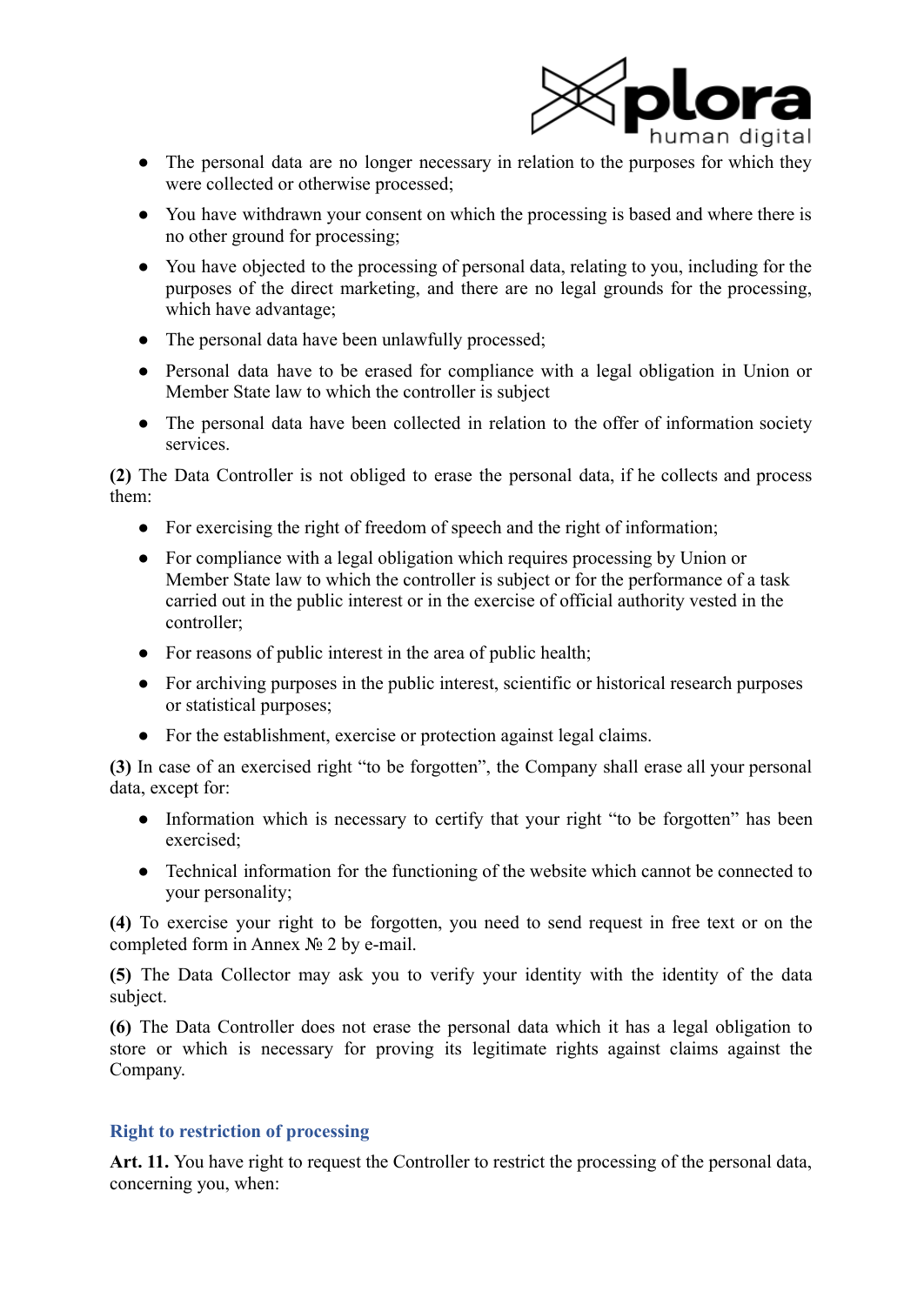

- The accuracy of the personal data is contested by you, for a period, which allows the Data Controller to check the accuracy of the data;
- The processing is unlawful, but you oppose the erasure of personal data, and request only for the restriction of their usage;
- The Data Controller no longer needs the personal data for the purposes of the processing, but you require them for establishment, exercise or defence of legal claims;
- You have objected to processing pending the verification whether the legitimate grounds of the Data Controller override those of yours.

### **Right to data portability**

**Art. 12. (1)** In case you have given your consent for the processing of your personal data or the processing is necessary for the performance of the contract with the Data Controller, or in case your data is processed in an automated manner, you can, after identification before the Data Controller:

- ask the Data Controller to provide you with your personal data in a readable format and transmit it to another Data Controller;
- ask the Data Controller directly to transmit your personal data to another controller designated by you, when this is technically possible.

**(2)** You can exercise your right to data portability by submitting a written text or filling in the form in Appendix  $N_2$  3.

#### **Right to receive information**

**Art. 13.** You have the right to require from the Controller to inform you about all recipients, to whom your personal data, for which has been required rectification, erasure or restriction of processing, have been disclosed. The Controller is allowed to refuse to provide this information if this is impossible or involves disproportionate effort.

### **Right to object**

**Art. 14.** You have the right to object at any time to processing of personal data concerning you including processing for the purpose of profiling or direct marketing.

#### **Your rights in case of personal data breach**

**Art. 15. (1)** When the Data Controller detects personal data breach, which is likely to result in a high risk to your rights and freedoms, the Data Controller communicates the personal data breach to you without undue delay, as well as the measures taken or proposed to be taken by the Company.

**(2)** The Data Controller is not obliged to inform you if: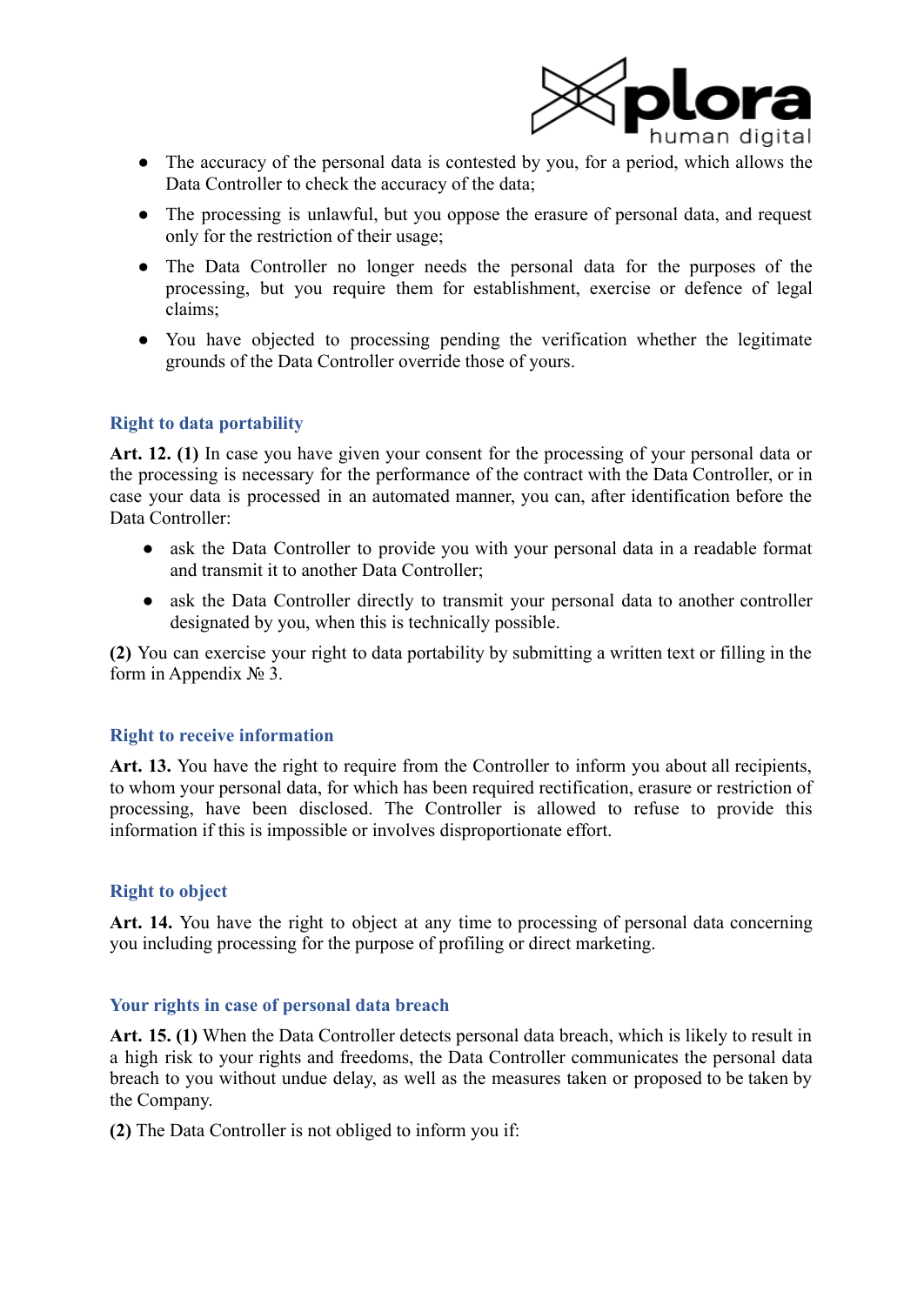

- The Data Controller has implemented appropriate technical and organizational protection measures, and those measures were applied to the personal data affected by the personal data breach;
- The Data Controller has taken subsequent measures which ensure that the high risk to your rights is no longer likely to materialize;
- It would involve disproportionate effort.

### **Persons to whom your personal data is provided**

**Art. 16. (1)** For the purposes of processing your personal data and fulfilling the contract, as well as to provide the service in its full functionality and in view of your interests, **"Xplora BG"** may provide your data to third parties processing personal data who comply with all requirements for legality and security in the processing and storage of your personal data. You can get more detailed information about the processors of personal data by contacting us on the contact details provided.

**(2)** The specified data processors and Controllers comply with all requirements for legality and security in the processing and storage of your personal data and the Company enters into contracts with data processors to guarantee their obligations to protect your personal data.

**Art. 17.** The Controller does not transfer your data in third countries.

**Art. 18.** In the event of a breach of your rights under the above or applicable data protection law, you have the right to lodge a complaint with the Data Protection Commission as follows:

| Legal name                       | <b>Commission of personal data protection</b>           |
|----------------------------------|---------------------------------------------------------|
| Seat and registered office       | 2 Prof. Tsvetan Lazarov Blvd., 1592,<br>Sofia, Bulgaria |
| <b>Address of correspondence</b> | 2 Prof. Tsvetan Lazarov Blvd., 1592,<br>Sofia, Bulgaria |
| <b>Telephone number</b>          | 02 915 3 518                                            |
| Webpage                          | www.cpdp.bg                                             |

**Art. 19.** You could exercise all your rights related to the protection of your personal data through the forms attached to this privacy notice. Of course, these forms are optional and you could submit your requests in any form that contains a statement to that effect and identifies you as the data subject.

**Art. 20.** If there is consent for transfer, the Data Controller describes the possible risks for the transfer to third countries in case of lack of decision of an adequate level of protection and appropriate means of protection.

**Art. 21.** The Company may amend the Privacy notice by posting a notification for that effect on its website.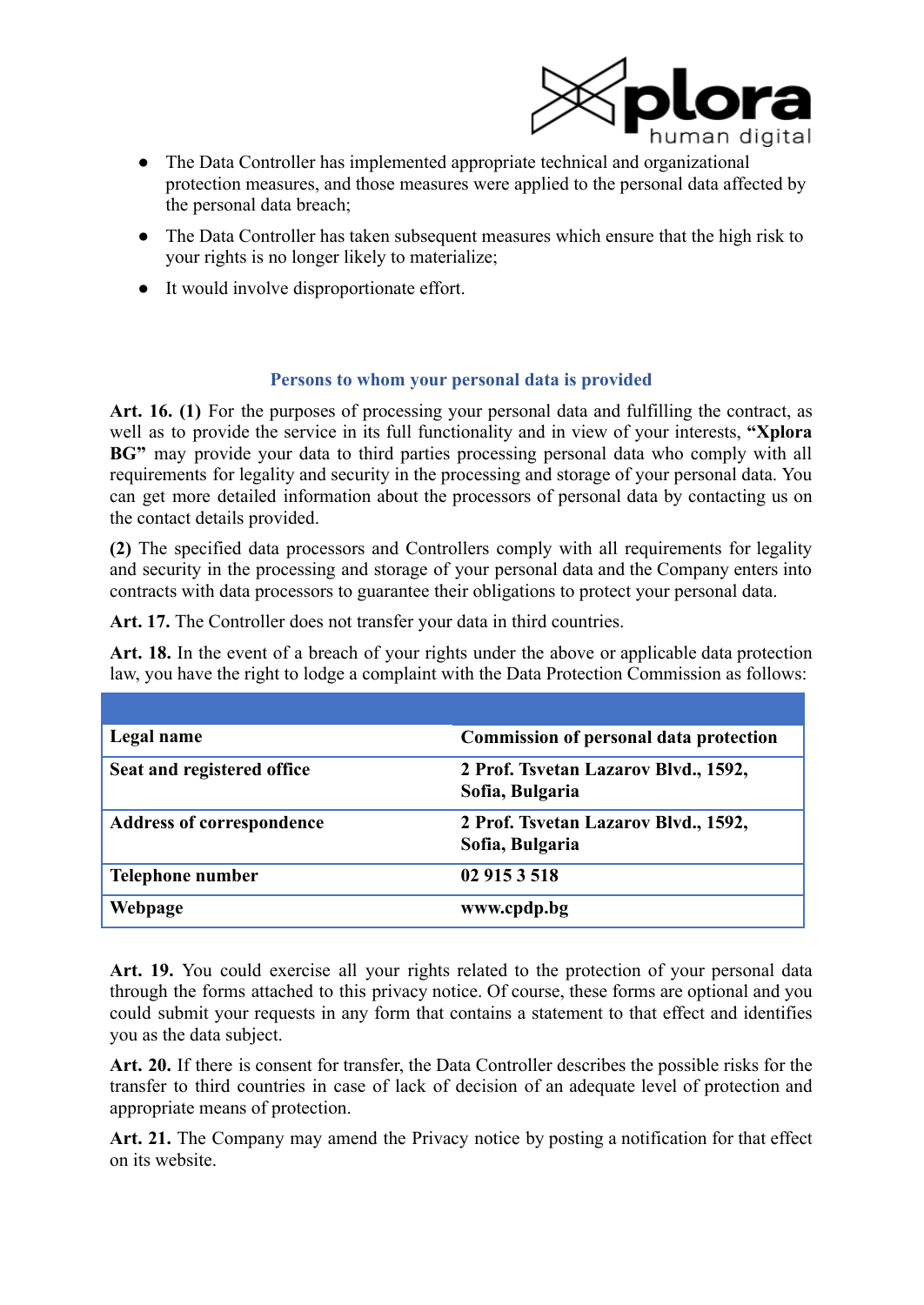

*This Privacy notice is adopted on 25.05.2018*

*"Xplora BG" ensures that it will refer to this Privacy notice with a link to its website, by indication or in another appropriate way, ensuring that you have the opportunity to be informed with its content.*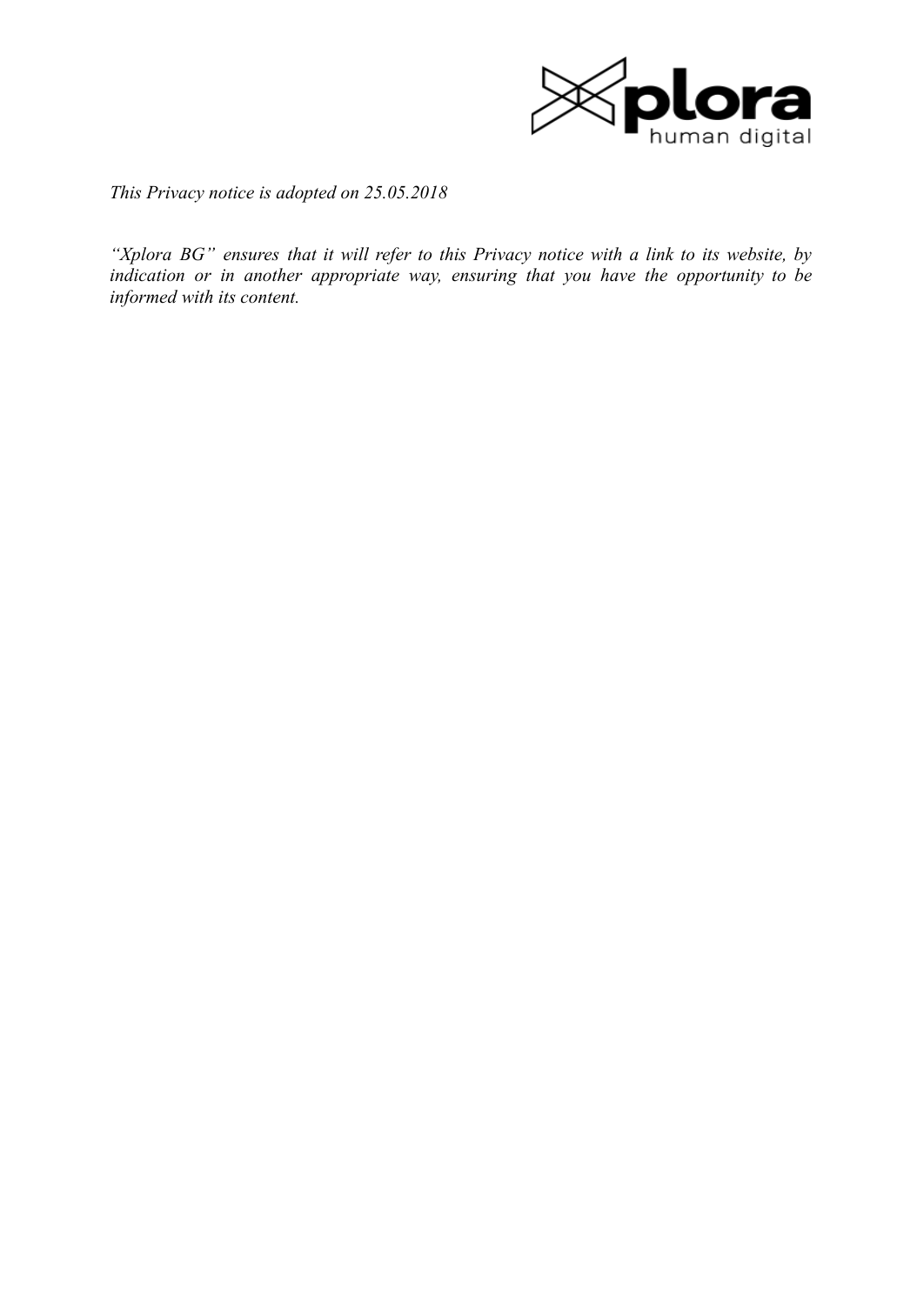

# **Appendix № 1**

**Exemplary forms of withdrawal of consent for processing purposes**

*Your name\*:*

*Feedback data (e-mail, telephone) \*:*

*To*

| Legal name                       | Xplora BG Ltd.                                           |
|----------------------------------|----------------------------------------------------------|
| <b>UIN/BULSTAT</b>               | 203745135                                                |
| Seat and registered office       | No 58 "Knyaz Boris" I, Str., Fl. 2, Sofia,<br>Bulgaria   |
| <b>Address of correspondence</b> | No 58 "Knyaz Boris" I, Str., floor 2, Sofia,<br>Bulgaria |
| <b>Telephone number</b>          | $+359887617370$                                          |
| E-mail                           | $human(a)$ xplora.bg                                     |
| <b>Website</b>                   | http://www.xplora.bg                                     |

 $\Box$  I withdraw my consent for collection, processing and storage of the following personal data, provided by me:

 $\Box$  All personal data provided by me

 $\Box$  Only these data  $\ldots$  .  $\ldots$   $\ldots$   $\ldots$   $\ldots$   $\ldots$   $\ldots$   $\ldots$   $\ldots$   $\ldots$   $\ldots$   $\ldots$ 

For the following purposes:

☐ Following purposes: …………………………………….

………………………………………………………….

 $\Box$  All purposes

 $\Box$  I declare that I am aware of the company's conditions for providing the service after withdrawal of consent.

*In case of violation of your rights under the abovementioned or under the applicable data protection legislation, you have the right to make a complaint to the Commission for Personal Data Protection as follows*:

| Legal name                       | <b>Commission for Personal Data Protection</b> |
|----------------------------------|------------------------------------------------|
| Seat and registered office       | 2 Prof. Tsvetan Lazarov Blvd., Sofia 1592      |
| <b>Address of correspondence</b> | 2 Prof. Tsvetan Lazarov Blvd., Sofia 1592      |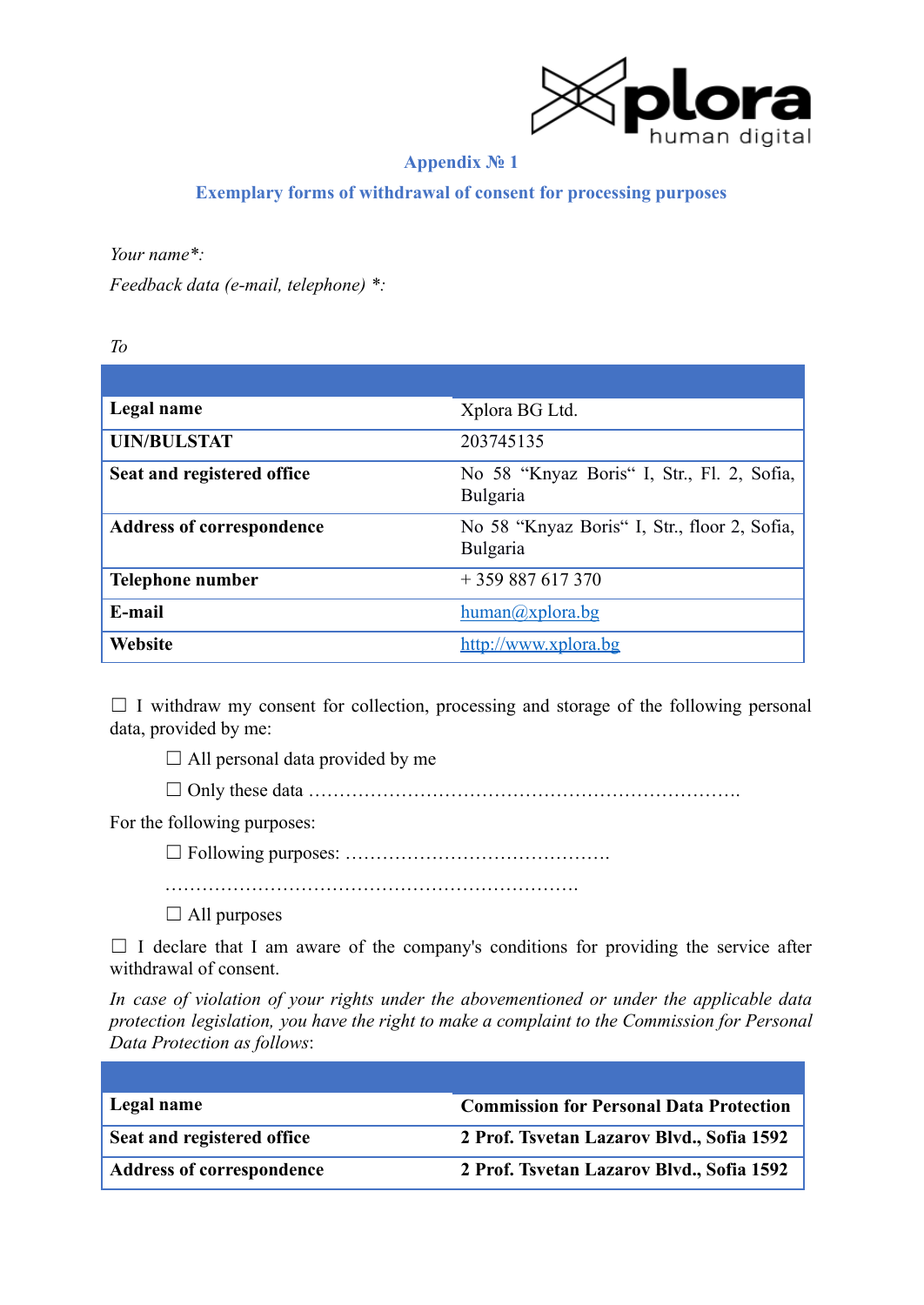

**Telephone number 02 915 3 518**

**Website [www.cpdp.bg](http://www.cpdp.bg)**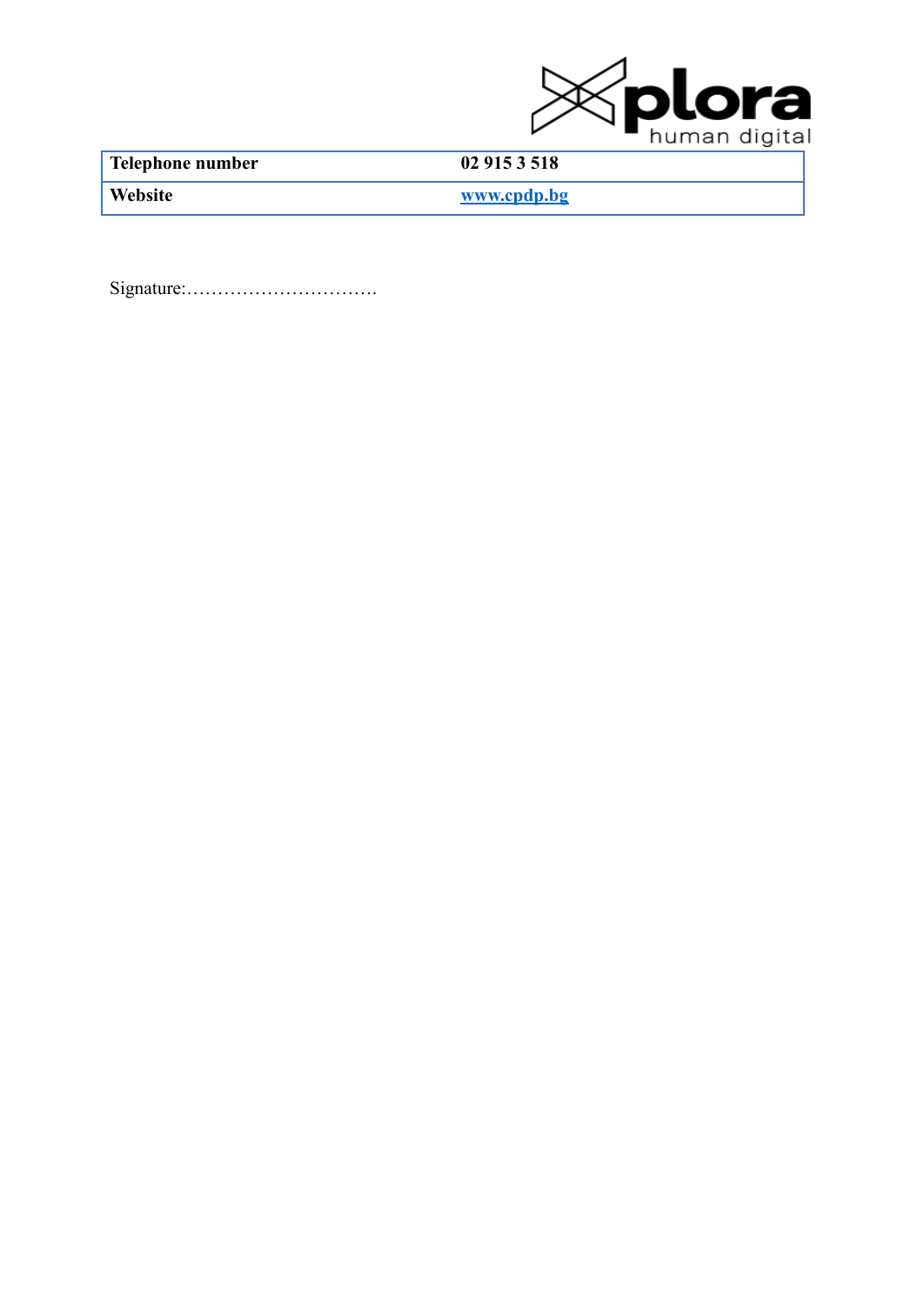

### **Appendix № 2 –**

**Request "to be forgotten" – for erasure of personal data related to me**

### *Your name\*:*

*Feedback data (e-mail, telephone) \*:*

*To*

| Legal name                       | Xplora BG Ltd.                                           |
|----------------------------------|----------------------------------------------------------|
| <b>UIN/BULSTAT</b>               | 203745135                                                |
| Seat and registered office       | No 58 "Knyaz Boris" I, Str., Fl. 2, Sofia,<br>Bulgaria   |
| <b>Address of correspondence</b> | No 58 "Knyaz Boris" I, Str., floor 2, Sofia,<br>Bulgaria |
| <b>Telephone number</b>          | $+359887617370$                                          |
| E-mail                           | $human(a)$ xplora.bg                                     |
| <b>Website</b>                   | http://www.xplora.bg                                     |

I request all personal data, which you are collecting, processing and storing, provided by me or third persons, which is related to me, according to the specified identification, to be erased from your database.

I declare that I am aware of the fact that all or part of my personal data may continue to be collected processed and stored from the collector for the purpose of performing legal obligations.

*In case of violation of your rights under the abovementioned or under the applicable data protection legislation, you have the right to make a complaint to the Commission for Personal Data Protection as follows*:

| Legal name                       | <b>Commission for Personal Data Protection</b> |
|----------------------------------|------------------------------------------------|
| Seat and registered office       | 2 Prof. Tsvetan Lazarov Blvd., Sofia 1592      |
| <b>Address of correspondence</b> | 2 Prof. Tsvetan Lazarov Blvd., Sofia 1592      |
| Telephone number                 | 02 915 3 518                                   |
| Website                          | www.cpdp.bg                                    |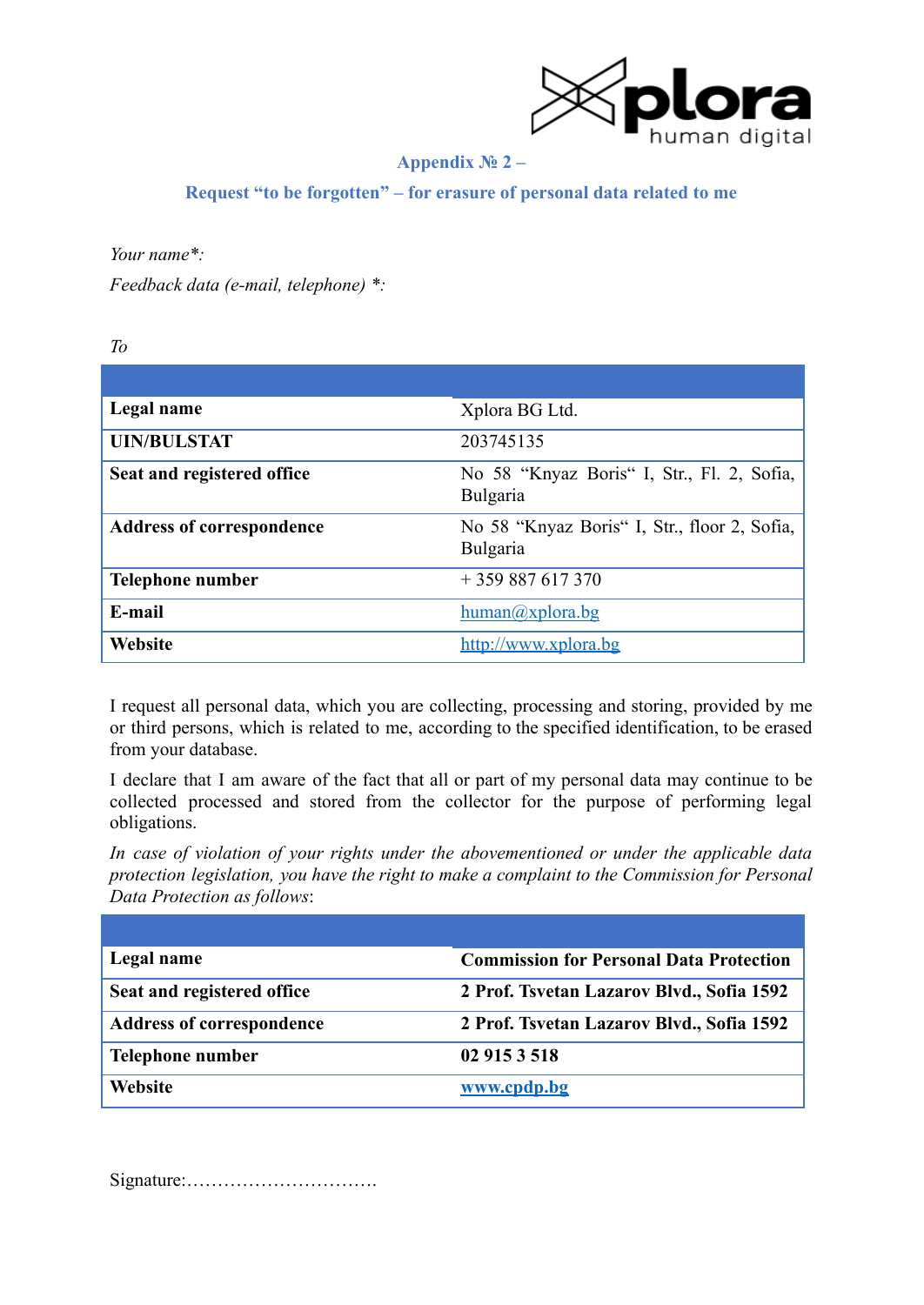

# **Appendix № 3 – Request for portability of personal data**

*Your name\*:*

*Feedback data (e-mail, telephone) \*:*

*To*

| Legal name                       | Xplora BG Ltd.                                           |
|----------------------------------|----------------------------------------------------------|
| <b>UIN/BULSTAT</b>               | 203745135                                                |
| Seat and registered office       | No 58 "Knyaz Boris" I, Str., Fl. 2, Sofia,<br>Bulgaria   |
| <b>Address of correspondence</b> | No 58 "Knyaz Boris" I, Str., floor 2, Sofia,<br>Bulgaria |
| Telephone number                 | $+359887617370$                                          |
| E-mail                           | $human(a)$ xplora.bg                                     |
| Website                          | http://www.xplora.bg                                     |

I request all personal data related to me, which has been collected, processed and stored in your database to be sent to:

 $\Box$ e-mail:  $\Box$ 

 $\Box$  Collector – recipient of the data:

| <b>Name</b>                                           |  |
|-------------------------------------------------------|--|
| Identification number (UIN,<br><b>BULSTAT, other)</b> |  |
| E-mail                                                |  |
| <b>API</b> interface                                  |  |

Please, transmit my personal data in the following format:

☐XML

☐JSON

 $\Box$ CSV

☐Other:

I wish my personal data in the chosen format to be transmitted to me or specified by me by the Data Collector:

 $\Box$  to the specified e-mail or via API ............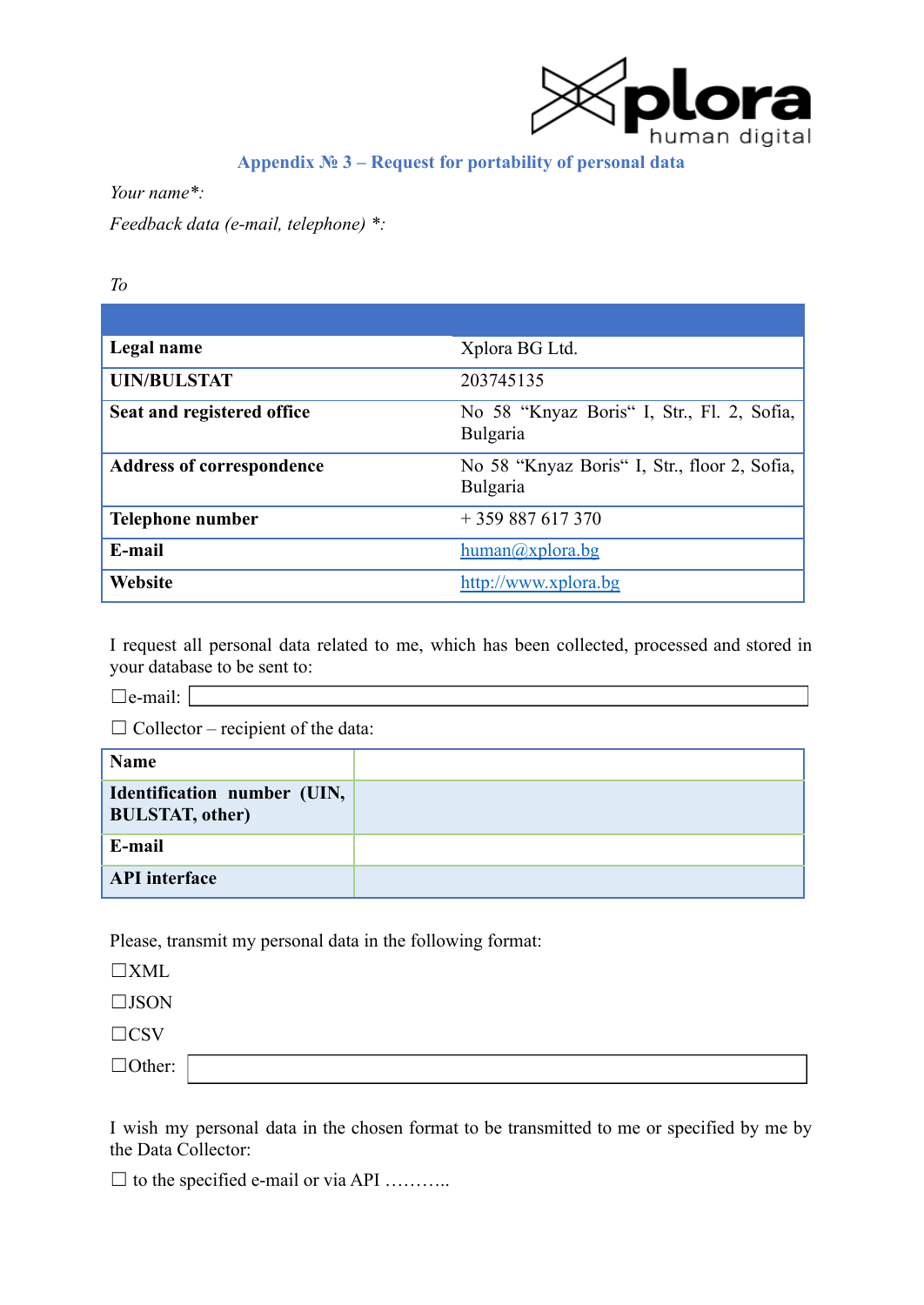

 $\Box$  to a physical carrier or electronic carrier (CD, DVD, USB) to your address

*In case of violation of your rights under the abovementioned or under the applicable data protection legislation, you have the right to make a complaint to the Commission for Personal Data Protection as follows*:

| Legal name                       | <b>Commission for Personal Data Protection</b> |
|----------------------------------|------------------------------------------------|
| Seat and registered office       | 2 Prof. Tsvetan Lazarov Blvd., Sofia 1592      |
| <b>Address of correspondence</b> | 2 Prof. Tsvetan Lazarov Blvd., Sofia 1592      |
| Telephone number                 | 02 915 3 518                                   |
| <b>Website</b>                   | www.cpdp.bg                                    |